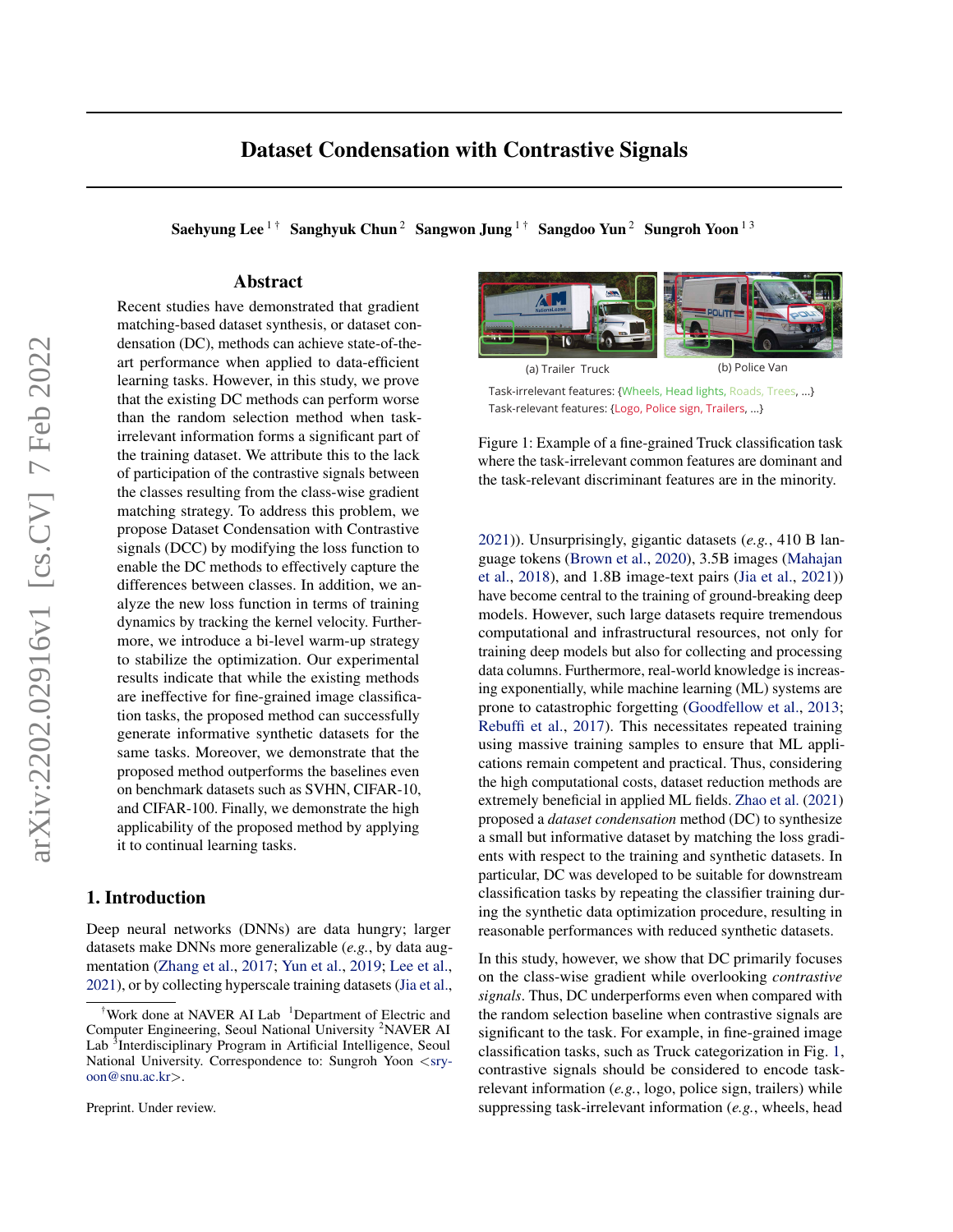lights, roads, trees). In our experiments on the fine-grained Automobile dataset, DC results in a classifier with a test accuracy (11%) lower than that achieved using the random selection method (12.2%). We demonstrate that DC cannot effectively utilize the contrastive signals of interclass samples using a motivating example and qualitative analysis.

To address this issue, we propose the *Dataset Condensation with Contrastive signals (DCC)* method. this introduces a modified gradient matching loss function that enables the optimization of a synthetic dataset to capture the contrastive signals. In contrast to DC, which employs only training data of the same class when synthesizing images for a specific class by the class-wise gradient matching, DCC matches the sum of gradients over all classes with respect to the synthetic and training datasets. Additionally, we analyze our method in terms of training dynamics by tracking the kernel velocity [\(Fort et al.,](#page-8-5) [2020\)](#page-8-5) and introduce a bi-level warm-up strategy to stabilize the optimization procedure of our method. In our experiments, we demonstrate that the proposed DCC singularly outperforms DC in fine-grained classification tasks and general benchmark datasets, such as SVHN [\(Netzer et al.,](#page-8-6) [2011\)](#page-8-6), CIFAR-10, and CIFAR-100 [\(Krizhevsky et al.,](#page-8-7) [2009\)](#page-8-7). Finally, we also demonstrate the superiority of our method compared with baselines on downstream tasks, where small synthetic datasets efficiently reduce the total storage of data (*e.g.*, continual learning).

## 2. Related Work

Formally, we define *the dataset reduction problem* as follows:

$$
S^* = \underset{S}{\arg\max} I(\mathcal{X}; S \mid \tau). \tag{1}
$$

Here,  $\mathcal{X} = \{X_n\}_{n=1}^N$  and  $\mathcal{S} = \{S_k\}_{k=1}^K$  are the training and reduced datasets, respectively, and  $K \ll N$ .  $\tau$  is a task-dependent variable, and  $I(X; S | \tau)$  is the conditional mutual information. Herein, we focus on classification tasks, which is the most widely studied scenario with respect to dataset reduction tasks [\(Wang et al.,](#page-9-4) [2018;](#page-9-4) [Zhao et al.,](#page-9-3) [2021\)](#page-9-3).

Selection-based methods. Selection-based methods [\(Mirzasoleiman et al.,](#page-8-8) [2020\)](#page-8-8) find a data subset (coreset) that satisfies the cardinality constraint (*i.e.*,  $|S| = K$ ) while minimizing the difference between the loss gradient on the training dataset and that on the coreset. Moreover, recent studies [\(Jiang et al.,](#page-8-9) [2021;](#page-8-9) [Paul et al.,](#page-9-5) [2021\)](#page-9-5) have demonstrated that a large fraction of training dataset can be pruned based on the scores they provide. [Jiang et al.](#page-8-9) [\(2021\)](#page-8-9) introduced a consistency score (C-score) that represents the expected accuracy for a held-out sample on a training dataset. By sorting the samples according to their C-scores, we can identify prototypical (high-scoring) samples that can serve as a proxy for the training dataset. [Paul et al.](#page-9-5) [\(2021\)](#page-9-5) proposed the use of the expected loss gradient norm

(GradNd) or the norm of the error vector (EL2N) of each training sample to prune a fraction of the training samples. In our case, we preserve the most typical (low-scoring) samples to obtain a proxy for the training dataset.

The selection-based methods, however, are ineffective, particularly when the task-conditional data information  $H(X |$  $\tau$ ) is evenly divided and distributed among the training samples. To be precise, if  $H(X_n | \mathcal{X} \setminus \{X_n\}, \tau) = \frac{1}{N} H(\mathcal{X} | \tau)$ for all  $n \in \{1, \ldots, N\}$ , then the mutual information  $I(X; S^* | \tau)$  found by any selection-based method is always a small value  $\frac{K}{N}H(\mathcal{X} \mid \tau)$ . As shown by [Zhao et al.](#page-9-3) [\(2021\)](#page-9-3), the empirical performance gaps between the existing data selection methods and random selection baselines are of no significance in most realistic evaluation benchmarks.

Synthesis-based methods. Instead of selecting a subset from the training dataset, a small dataset  $S$  that achieves similar performance to  $X$  can be generated. Ideally, assuming that the capacity of a synthetic datum can contain as much information as  $\frac{1}{K}H(\mathcal{X} \mid \tau)$ , there exists an S that achieves the same task performance as that attained through the use of  $X$ . [Wang et al.](#page-9-4) [\(2018\)](#page-9-4) proposed dataset distillation (DD) to transfer the knowledge from a large dataset to a small dataset. They demonstrated that it is possible to achieve close to original accuracy on MNIST [\(LeCun,](#page-8-10) [1998\)](#page-8-10) using merely ten synthetic images. Inspired by DD, [Zhao](#page-9-3) [et al.](#page-9-3) [\(2021\)](#page-9-3) proposed a DC to synthesize a small set of informative samples for learning downstream tasks. The authors showed that the DC outperformed all the baselines in their experiments. Recently, [Nguyen et al.](#page-9-6) [\(2021\)](#page-9-6) presented state-of-the-art performance for the dataset reduction problem. However, as the training scheme differs considerably from DC and requires thousands of GPU hours to generate one dataset, we do not consider it as a baseline in our study.

### 3. Method

In this section, we introduce the DC method [\(Zhao et al.,](#page-9-3) [2021\)](#page-9-3) (Sec. [3.1\)](#page-1-0), and study a motivating example showing the limitation of the class-wise gradient matching strategy employed by DC (Sec. [3.2\)](#page-2-0). To mitigate this issue, we propose a modified gradient matching loss method (Sec. [3.3\)](#page-3-0). Furthermore, we propose a bi-level warm-up strategy to stabilize the optimization of the proposed loss function.

#### <span id="page-1-0"></span>3.1. Preliminary: DC with Gradient Matching

When generating images for class " $c$ " ( $\mathcal{S}^c$ ), DC uses only the training data of class " $c$ " ( $\mathcal{X}^c$ ). In particular, DC first (i) updates a synthetic dataset  $S$  by applying a gradient descent step toward the minimization of the following loss  $\mathcal{L}$ :

<span id="page-1-1"></span>
$$
\mathcal{L} = \sum_{c=0}^{C-1} D(\nabla_{\theta_t} L(\mathcal{X}^c; \theta_t), \nabla_{\theta_t} L(\mathcal{S}^c; \theta_t)),
$$
 (2)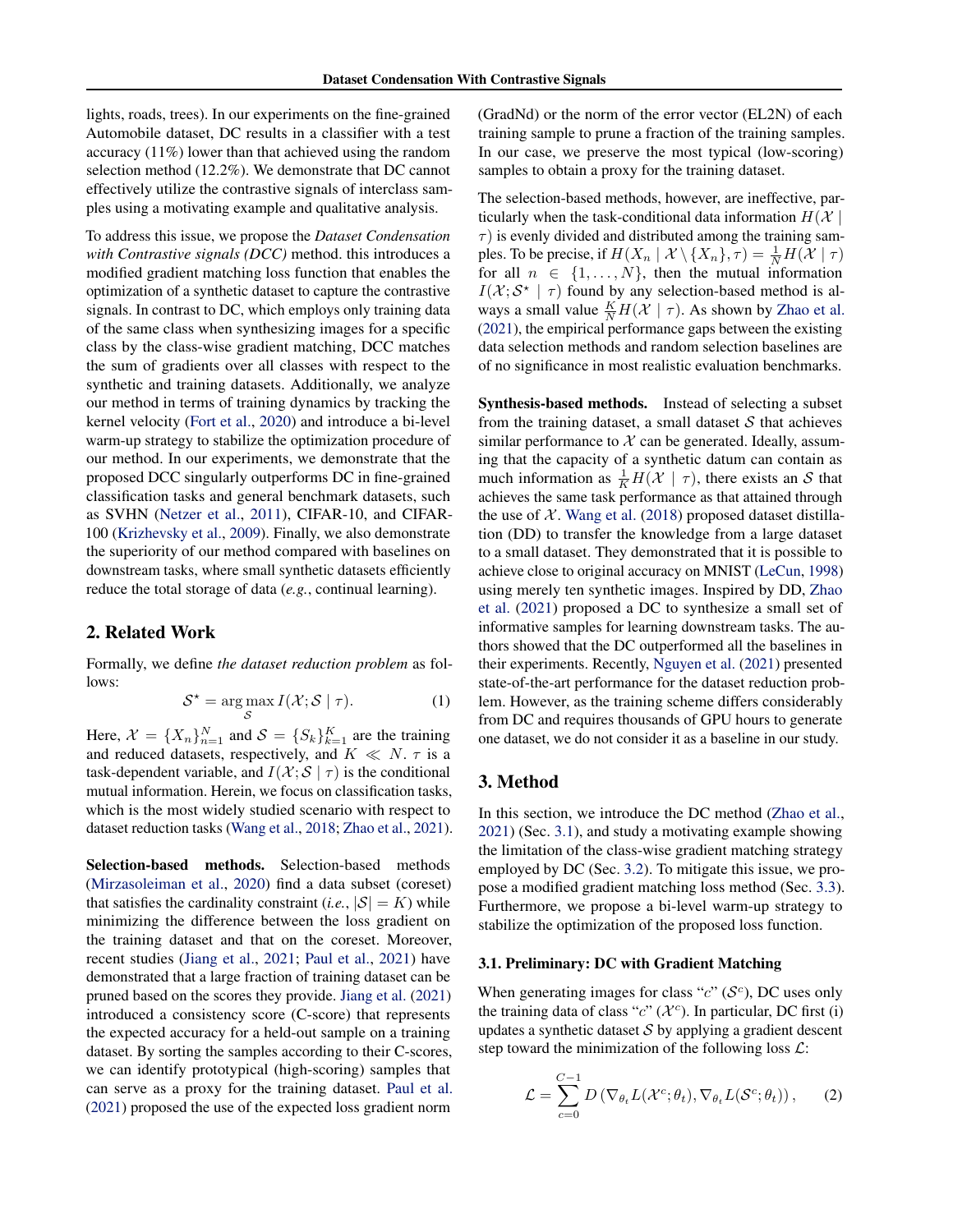where C,  $D(\cdot, \cdot)$  and  $L(\cdot; \cdot)$  denote the number of classes, a distance function, and the cross-entropy loss function, respectively, and  $\nabla_{\theta_t} L(\mathcal{X}^c)$  is the average loss gradient with respect to a model  $\theta_t$ ; (ii) before moving on to step  $t + 1$ , trains the model on S; (iii) alternately optimizes the synthetic dataset and the model; and (iv) randomly initializes the model after every pre-defined period T (*i.e.*,  $\{\theta_{iT} \mid i \in \mathbb{N}_0\}$  is a set of randomly initialized models). Periodic model initialization plays an important role in ensuring that  $S$  can be used for previously unseen models. In addition, [Zhao & Bilen](#page-9-7) [\(2021\)](#page-9-7) improved DC by using Differentiable Siamese Augmentation (DSA) to generate more informative synthetic datasets. DSA transforms both  $\mathcal{X}^c$  and  $\mathcal{S}^c$  with the same random transformation (e.g., color jittering, cropping, cutout, flipping, and scale) at each training step. Except for the transformation part, the DSA and DC methods are identical. That is, DSA also uses class-wise gradient matching loss and periodic model initialization.

### <span id="page-2-0"></span>3.2. A Motivating Example

In this subsection, we show an example, in which the classwise gradient matching strategy (employed by DC) is problematic. In particular, we show that the class-wise gradient matching strategy is dominated by task-irrelevant *classcommon* features, whereas the *class-discriminative* features are relatively neglected. Fig. [2](#page-2-1) presents an overview.

<span id="page-2-1"></span>

Figure 2: Overview of Sec. [3.2.](#page-2-0) Red and blue circles denote the data distributions of  $y = +1$  and  $-1$ , respectively.

**Setup.** We define a binary classification dataset  $X =$  $\{(x_n, y_n)\}_{n=1}^N$  sampled from the following distribution:

$$
y \stackrel{u.a.r}{\sim} \{-1,+1\}, \quad x \stackrel{i.i.d.}{\sim} \mathcal{N}(y\alpha\phi_1 + \beta\phi_2, 1). \tag{3}
$$

Here,  $\phi_1 \in \mathbb{R}^2$  and  $\phi_2 \in \mathbb{R}^2$  represent class-discriminative and class-common feature basis vectors, respectively, where  $\phi_1^{\top} \phi_2 = 0$  and  $\|\phi_1\| = \|\phi_2\| = 1$ .  $\alpha$  and  $\beta$  denote the strength of the class-discriminative and class-common features, respectively, where  $\alpha \geq 1$  and  $\beta \geq 0$ . We generate

a reduced dataset  $S = \{S^+, S^-\}$  of X, where  $S^+$  and  $S^-$  are  $(s_1, +1)$  and  $(s_2, -1)$ , respectively. We use a linear classifier  $f(x) = sign(w^{\top} x)$  and the hinge loss function  $L(x, y; w) = \max(0, 1 - yw^{\top}x)$ , where  $w = \phi_1$ . For convenience of description, we define  $\mathcal{X}^+ = \{(x_i, y_i) \mid$  $i \in \{1, \dots, N\}, -y_i w^\top x_i \leq 1, y_i = +1\}$  and  $\mathcal{X}^ \{(x_j, y_j) \mid j \in \{1, \cdots, N\}, -y_jw^{\top}x_j < 1, y_j = -1\}.$ We define a  $\ell_2$ -distance-based gradient matching loss as follows ( $\mathcal{X}$ : the training dataset,  $\mathcal{S}$ : the synthetic dataset):

<span id="page-2-2"></span>
$$
\mathcal{L}(\mathcal{X}, \mathcal{S}; w) = \frac{\lambda}{|\mathcal{S}|} \sum_{s \in \mathcal{S}} ||s||
$$

$$
+ \left\| \frac{1}{|\mathcal{X}|} \sum_{(x,y) \in \mathcal{X}} g_w(x, y) - \frac{1}{|\mathcal{S}|} \sum_{(s,t) \in \mathcal{S}} g_w(s, t) \right\|,
$$
<sup>(4)</sup>

where  $g_w(\cdot) = \nabla_w L(\cdot; w)$ . In our example,  $\lambda \in \mathbb{R}^+$  is a control parameter of the capacity of the synthetic dataset  $S$ . Here, we assume that  $\lambda$  is selected by making  $\max_{s \in \mathcal{S}} ||s||$ upper bounded by  $\epsilon \leq 1 - \frac{\sqrt{2}}{\sqrt{\pi}}$ . Finally, we define a classdiscriminative and class-common feature ratio  $R(S)$  to evaluate the quality of the generated  $S$  as follows:

$$
R(S) = \frac{1}{|S|} \sum_{s \in S} \frac{|s^{\top} \phi_1|}{|s^{\top} \phi_1| + |s^{\top} \phi_2|},
$$
 (5)

where,  $R(S) = 1$  indicates that S contains only classdiscriminative features, whereas  $R(S) = 0$  indicates that S holds only class-common features.

Issues with class-wise gradient matching. The optimal solution of Eq. [\(4\)](#page-2-2) for the class-wise gradient matching strategy, employed by previous DC approaches [\(Zhao et al.,](#page-9-3) [2021;](#page-9-3) [Zhao & Bilen,](#page-9-7) [2021\)](#page-9-7) is as the follows:

<span id="page-2-3"></span>
$$
\tilde{\mathcal{S}} = \underset{\mathcal{S}}{\arg\min} \mathcal{L}(\mathcal{X}^+, \mathcal{S}^+) + \mathcal{L}(\mathcal{X}^-, \mathcal{S}^-)
$$
  
= 
$$
\underset{\mathcal{S}}{\arg\min} \|\mu^+ - s_1\| + \|\mu^- - s_2\| + \lambda_{\mathcal{S}}
$$
  
= 
$$
\left\{ \left( \frac{\epsilon\mu^+}{\|\mu^+\|}, +1 \right), \left( \frac{\epsilon\mu^-}{\|\mu^-\|}, -1 \right) \right\},
$$
 (6)

<span id="page-2-5"></span>where  $\mu^+ = \frac{1}{|\mathcal{X}^+|} \sum_{x \in \mathcal{X}^+} x, \mu^- = \frac{1}{|\mathcal{X}^-|} \sum_{x \in \mathcal{X}^-} x$ , and  $\lambda_{\mathcal{S}} = \lambda \sum_{s \in \mathcal{S}} ||s||$ . More detailed equations can be found in Appendix B. Equation [\(6\)](#page-2-3) demonstrates that the classwise gradient matching method optimizes  $S$  for each class to ensure that it has the same direction as the average of the training samples that generate gradients. Then,  $R(S)$  is:

<span id="page-2-4"></span>
$$
R\left(\tilde{\mathcal{S}}\right) \le \frac{\alpha}{\alpha + \beta}.\tag{7}
$$

The equality holds when  $\beta = 0$ , and the inequality is due  $\mathsf{to}$  $\phi_1^{\top} \mu^+$  $\frac{\phi_1^\top \mu^+}{\|\mu^+\|}\Big| = \Big|$  $\phi_1^\top \mu^ \left|\frac{\phi_1^{\mathrm{T}}\mu^-}{\|\mu^{\mathrm{T}}\|}\right| < \alpha$ . Equation [\(7\)](#page-2-4) shows that when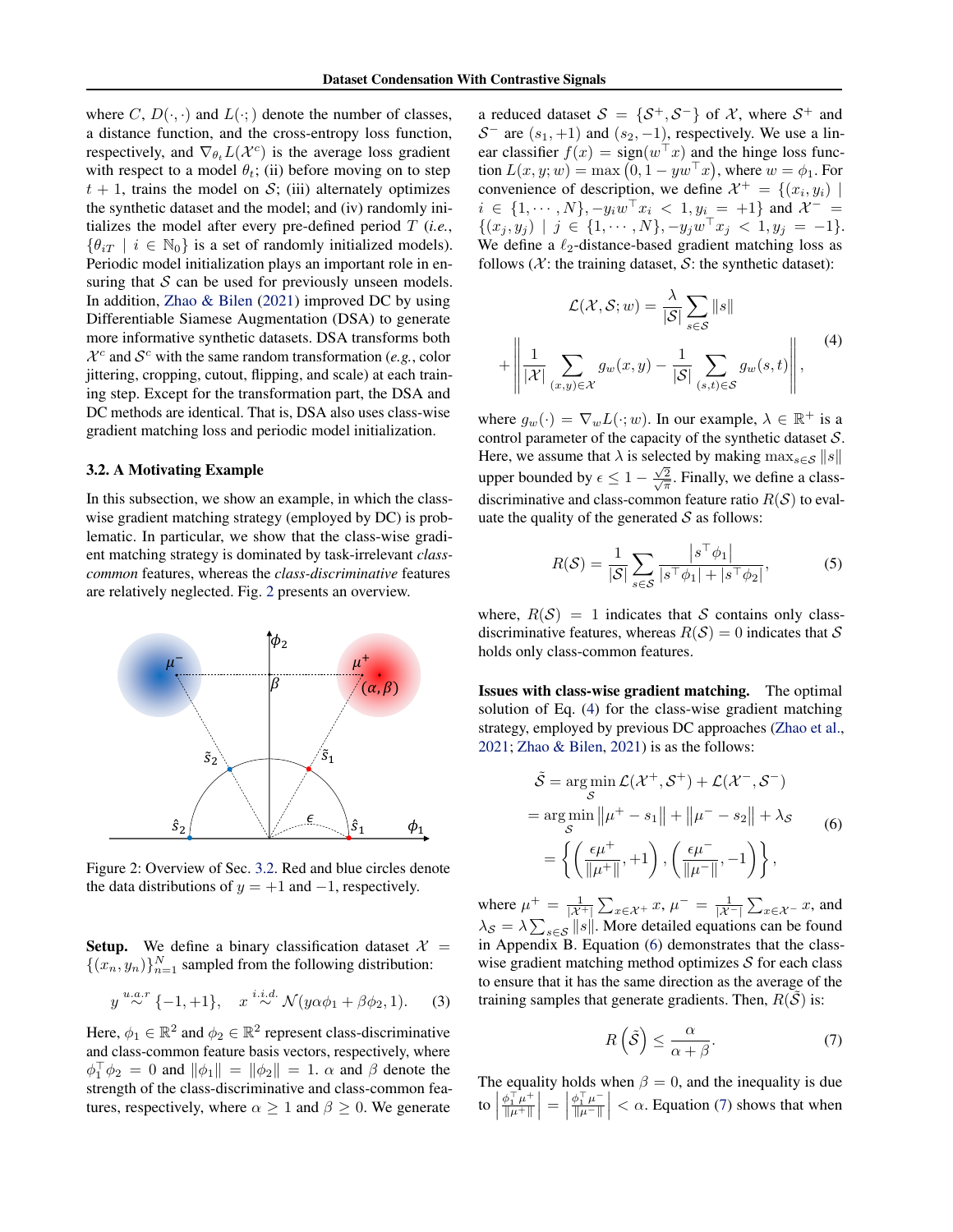$\alpha \ll \beta$  (*i.e.*, class-common features are dominant and classdiscriminative features are minority),  $R(S) \rightarrow 0$ , that is, the class-wise gradient matching method can result in synthetic datasets that are ineffective for the classification task. For example, as shown in Table [1,](#page-5-0) the class-wise gradient matching method can fail when applied to fine-grained classification tasks that include shared appearance between classes and can be discriminated only by fine-grained appearances.

Leveraging contrastive signals. The class-wise gradient matching method has a limitation when class-common features are dominant. We need a different approach to capture only class-discriminative features for better downstream task performance. The following simple modification of Eq. [\(6\)](#page-2-3) can mitigate this issue:

<span id="page-3-1"></span>
$$
\hat{\mathcal{S}} = \underset{\mathcal{S}}{\arg\min} \mathcal{L}(\mathcal{X}^+ \cup \mathcal{X}^-, \mathcal{S}^+ \cup \mathcal{S}^-)
$$
  
= 
$$
\underset{\mathcal{S}}{\arg\min} ||(\mu^+ - \mu^-) - (s_1 - s_2)|| + \lambda_{\mathcal{S}}
$$
 (8)  
= { $(\epsilon\phi_1, +1), (-\epsilon\phi_1, -1)$  }.

Equation [\(8\)](#page-3-1) considers the loss gradients for all classes collectively, whereas Eq. [\(6\)](#page-2-3) considers the loss gradients for each class separately. Moreover, Eq. [\(8\)](#page-3-1) reveals that the sum of loss gradients between classes is important because it contains contrastive signals between classes  $((\mu^+ - \mu^-))$ and  $(s_1 - s_2)$ ). Here,  $R(\hat{S})$  is calculated as follows:

$$
R\left(\hat{\mathcal{S}}\right) = 1.\tag{9}
$$

In other words,  $\hat{S}$  contains only class-discriminative features to ensure that it is independent of the proportion of classcommon features in the original training dataset  $X$ .

Empirical evidence. Here, we empirically demonstrate that the arguments developed above, based on a simple theoretical model, can also be applied to modern machine learning settings. To be specific, we (i) define a binary classification task (3 vs. 8) using MNIST; (ii) train a convolutional neural network (CNN) model on the binary task using the cross-entropy loss; (iii) generate reduced datasets of the task (3 vs. 8) by applying the class-wise gradient matching method (DC) and the class-collective gradient matching method (Eq. [\(10\)](#page-3-2)), respectively; and (iv) horizontally flip all training images from the class "3" and repeat (ii) to (iii). Digits "3" and "8" can be easily classified by the difference in shape on the left halves (discriminative features), while the right halves look almost identical (common features).

Figure [3](#page-3-3) illustrates images synthesized by the DC and our proposed method. The figure shows that the class-wise gradient matching method generates near-prototype images for each class. In contrast, the class-collective gradient matching method optimizes synthetic images by prioritizing the

<span id="page-3-3"></span>

(c) Flipped 3 vs. 8, class-collective gradient matching (ours).

Figure 3: Generated images (10 images per class) for each setting (shown below each subfigure). We mark the images we want to emphasize with red boxes.

difference between the two classes. For example, the red boxes in Fig. [3b](#page-3-3) show that our class-collective gradient matching method synthesizes the images of class "8" with an emphasis on the left half. The same trend can be found in Fig. [3c,](#page-3-3) indicating that the results are not due to chance or dataset bias, but because the class-collective method leverages contrastive signals. For simple tasks such as MNIST, however, our motivation may not lead to improvements compared to DC, because the number of features in the training dataset is limited to ensure the efficiency of the condensation method. However, for complex tasks that need to capture subtle differences between classes, our approach can result in significant improvements in dataset condensation.

### <span id="page-3-0"></span>3.3. Dataset Condensation with Contrastive Signals

Based on Sec. [3.2,](#page-2-0) we propose Dataset Condensation with Contrastive signals (DCC). The DCC optimizes a synthetic dataset by minimizing the following objective function:

<span id="page-3-2"></span>
$$
\mathbb{E}_{\theta_0 \sim P_{\theta_0}} \left[ \sum_{t=0}^{T-1} D \left( \sum_{c=0}^{C-1} g_{\theta_t}(\mathcal{X}^c), \sum_{c=0}^{C-1} g_{\theta_t}(\mathcal{S}^c) \right) \right],
$$
  
subject to  $\theta_{t+1} = \theta_t - \frac{\eta}{|\mathcal{S}|} \sum_{(s,t) \in \mathcal{S}} \nabla_{\theta_t} L(s, t; \theta_t).$  (10)

Here,  $g_{\theta_t}(\mathcal{X}^c) = \frac{1}{|\mathcal{X}^c|} \sum_{(x,y) \in \mathcal{X}^c} \nabla_{\theta_t} L(x, y; \theta_t)$ , where  $\mathcal{X}^c = \{(x, y) \mid (x, y) \in \mathcal{X}, y = c\}$ .  $D(\cdot, \cdot)$  and  $L(\cdot;$ denote the distance function and cross-entropy loss function, respectively. We find the solution to Eq. [\(10\)](#page-3-2) by alternately training the network parameters  $\theta_t$  and synthetic dataset  $S$ , with the periodic initialization of the classifier as in DC. We name the loops initializing  $\theta$  and updating S "outerloop" and "inner-loop," respectively. The primary difference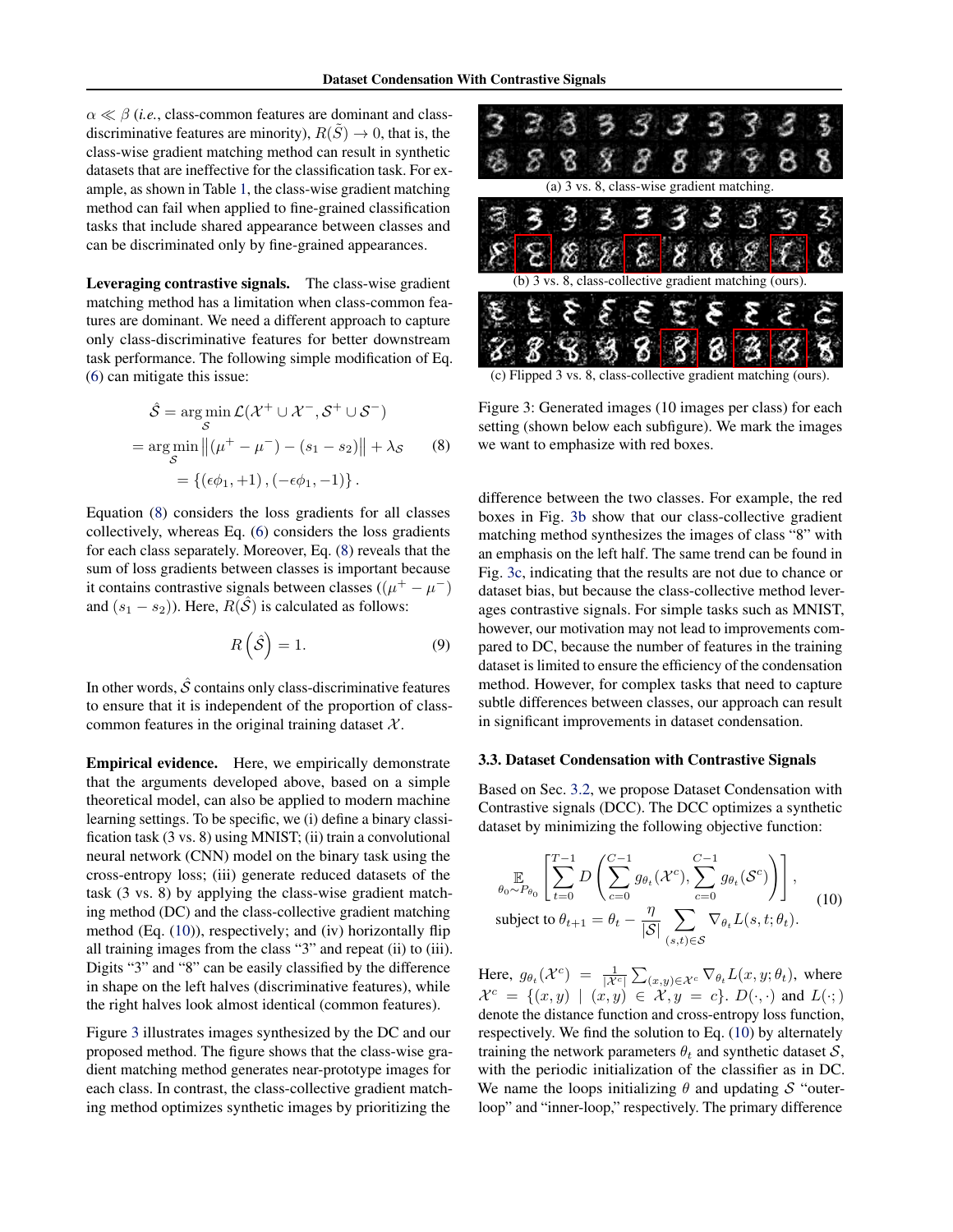between Eq. [\(10\)](#page-3-2) and the objective functions of existing methods (Eq. [\(2\)](#page-1-1)) are the locations of the summation over classes  $\sum_{c=0}^{C-1}$ . Existing methods first determine the gradient distance for each class and then sum them up, while DCC sums up the gradients over the classes first and then measures the gradient distance between the training and synthetic datasets. Therefore, as implied in Sec. [3](#page-2-0).2, DCC can effectively leverage the contrastive signals present in the sum of loss gradients over classes, thereby synthesizing small datasets that are more suitable for classification tasks.

<span id="page-4-0"></span>

Figure 4: NTK velocity during the synthetic dataset optimization using DC and DCC on CIFAR-10.

A bi-level warm-up strategy. DNNs are known to undergo chaotic transience during the early phase of training [\(Fort et al.,](#page-8-5) [2020;](#page-8-5) [Liu et al.,](#page-8-11) [2020\)](#page-8-11). In addition, during the dataset condensation process, the classifier is periodically initialized, as described in Sec. [3.1,](#page-1-0) thereby repeatedly inducing the chaotic training phase of the classifier. We analyze the impact of this periodic transience on the training dynamics of the DCC by measuring the Neural Tangent Kernel (NTK) velocity [\(Fort et al.,](#page-8-5) [2020\)](#page-8-5) on the synthetic dataset. [Fort et al.](#page-8-5) [\(2020\)](#page-8-5) introduced the NTK velocity to characterize the loss landscape geometry and training dynamics of DNNs. The NTK velocity is the time evolution of the data-dependent NTK, which, in our case, is the Gram matrix of the Jacobian of the gradient matching loss with respect to the synthetic data samples. The high NTK velocity indicates that the loss landscape is highly nonlinear, and thus, the update direction of the synthetic dataset changes rapidly.

Figure [4](#page-4-0) shows the NTK velocity during synthetic dataset optimization using DC and DCC on CIFAR-10. As shown, the NTK velocity periodically repeats the process of peaking at the classifier initialization and then rapidly stabilizes. Moreover, the peaks of DCC are much higher than those of DC. This difference is reasonable, because when synthe<span id="page-4-1"></span>Algorithm 1 Dataset condensation with contrastive signals

- **Require:** Training datset  $\mathcal{X}$ , synthetic dataset  $\mathcal{S}$ , outer/inner-loop iterations  $K_o, K_i$ , network training iterations T, outer/inner-loop level warm-up iterations  $\gamma_o, \gamma_i$ , learning rate for synthetic images and network  $τ, η$ , number of images per class  $ζ$ 
	- 1: Initialize S with a subset of X s.t.  $|S^c| = \zeta$ ,  $\forall$  class c
- 2: for  $k_o = 0$  to  $K_o 1$  do # outer-loop
- 3: Initialize the network parameter  $\theta$
- 4: warmup,  $k_i \leftarrow$  True, 0
- 5: while warmup  $\bf{do}$  # inner-loop with warm-up
- 6: if  $k_o > \gamma_o$  or  $k_i > \gamma_i$  then # bi-level warm-up 7: break;
- 8: end if
- 9: # class-wise gradient matching loss
- 10: Compute  $\mathcal L$  by Eq. [\(2\)](#page-1-1)
- 11:  $S \leftarrow S \tau \cdot \nabla_S \mathcal{L}$  # synthetic images update
- 12: Update  $\theta$  using S for T iterations
- 13:  $k_i \leftarrow k_i + 1$
- 14: end while
- 15:  $g_{\mathcal{X}}$ ,  $g_{\mathcal{S}} \leftarrow 0, 0$
- 16: while  $k_i < K_i$  do # inner-loop without warm-up 17: **for**  $c = 0$  to  $C - 1$  do
- 18: Sample a minibatch pair  $\bar{X}^c \sim \mathcal{X}$  and  $\bar{S}^c \sim \mathcal{S}$
- 19:  $g_{\mathcal{X}}, g_{\mathcal{S}} \leftarrow g_{\mathcal{X}} + g_{\theta}(\overline{\mathcal{X}}^c), g_{\mathcal{S}} + g_{\theta}(\overline{\mathcal{S}}^c)$
- 20: end for
- 21: # class-collective gradient matching loss
- 22:  $\mathcal{L} \leftarrow D(g_{\mathcal{X}}, g_{\mathcal{S}})$
- 23:  $S \leftarrow S \tau \cdot \nabla_S \mathcal{L}$  # synthetic images update
- 24: Update  $\theta$  using S for T iterations
- 25:  $k_i \leftarrow k_i + 1$
- 26: end while
- 27: end for
- 28: Output: a synthetic dataset  $S$

sizing images with the class label " $c$ ," DC obtains the loss gradient using only the training data of the class " $c$ ," while DCC obtains the loss gradient from all the classes. Thus, noisy gradients from the other classes can be excluded in DC, whereas DCC may accumulate noisy gradients from all the classes. Although the higher peaks are not detrimental in terms of optimization [\(Jastrzebski et al.,](#page-8-12) [2020;](#page-8-12) [Fort](#page-8-5) [et al.,](#page-8-5) [2020\)](#page-8-5), we empirically determine that the peaks during the early phase of dataset condensation can suppress the effectiveness of DCC (see Table [4\)](#page-7-0).

To address this issue, we introduce *a bi-level warm-up strategy* for the DCC. We define the inner-loop level (initializing  $\theta$ ) and outer-loop level (updating S) warm-up and apply class-wise gradient matching under the two warm-up conditions. The overall procedure for the proposed method is described in Algorithm [1.](#page-4-1)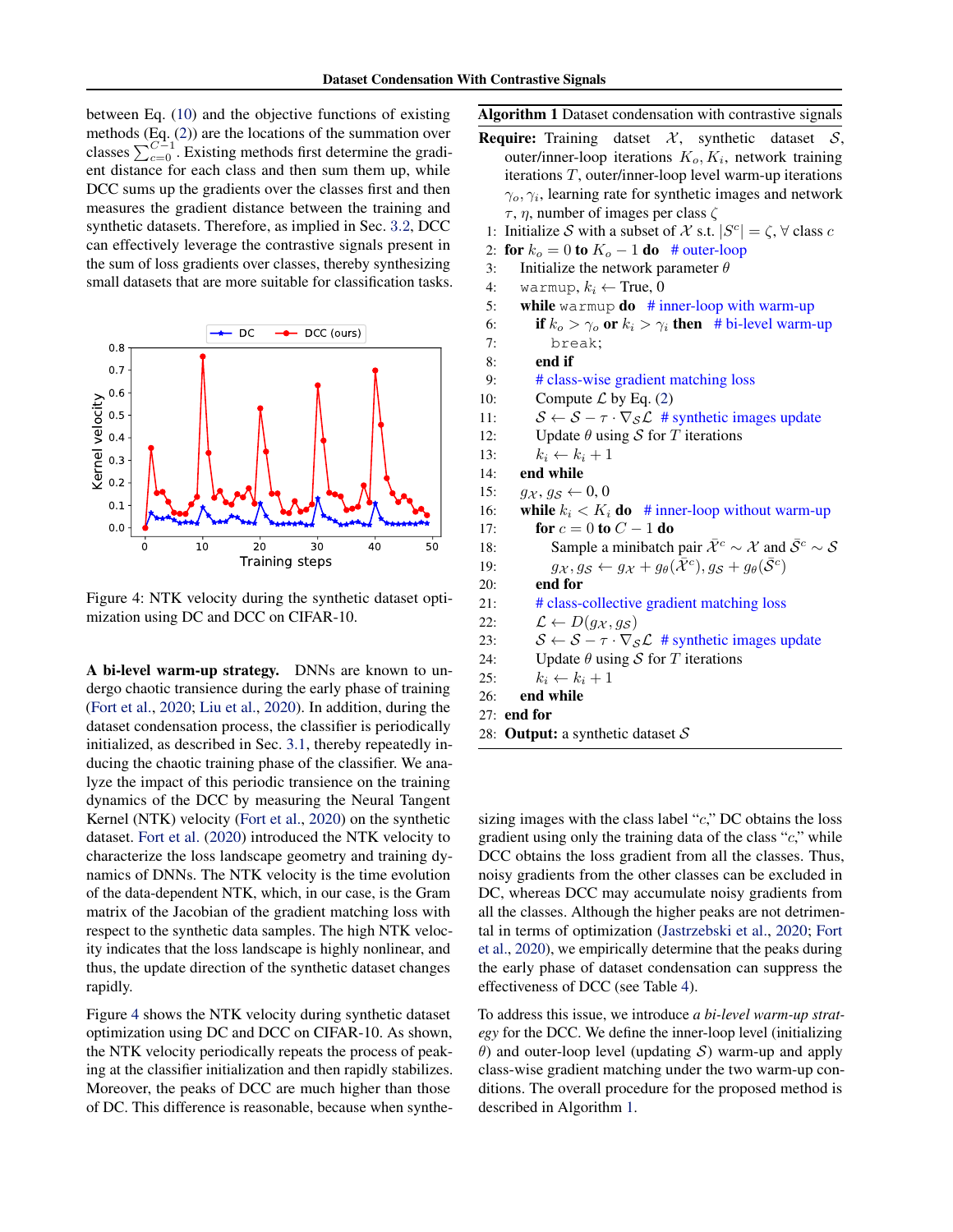### 4. Experimental Results and Discussion

### 4.1. Experimental Setup

Datasets. We complement our analysis with experiments conducted on SVHN, CIFAR-10, CIFAR-100, and the finegrained image classification datasets (Automobile, Terrier, Fish, Truck, Insect, and Lizard) subsampled from ImageNet32x32 [\(Chrabaszcz et al.,](#page-8-13) [2017\)](#page-8-13) using the WordNet hierarchy [\(Miller,](#page-8-14) [1998\)](#page-8-14). A detailed description of the datasets is summarized in Appendix D.

Implementation Details. In our experiments, we compare the proposed method with the baseline methods for the settings of learning 1, 10, and 50 image(s) per class as in [Zhao et al.](#page-9-3) [\(2021\)](#page-9-3). We use ConvNet [\(Gidaris & Ko](#page-8-15)[modakis,](#page-8-15) [2018\)](#page-8-15) as a classifier from which the gradients for matching are obtained in the dataset condensation process. We set  $K_o = 1000$ ,  $\gamma_o = 250$ ,  $\gamma_i = 10$ , and  $\tau = 0.1$ . For settings of learning 1, 10, and 50 image(s) per class,  $(K_i, T)$  is set to (10,5), (10,50), and (50,10), respectively. To reduce the training data based on the selection-based methods, we use the pre-computed scores provided by [Jiang](#page-8-9) [et al.](#page-8-9) [\(2021\)](#page-8-9) (C-scores) and the average of the scores computed for 10 independently pre-trained models (GraNd and EL2N). To evaluate the selection-based methods, we train 100 classifiers on the coreset from scratch and obtain the mean and standard deviation of their test accuracies. In addition, to evaluate the synthesis-based methods, including our proposed method, we learn five synthetic datasets and train 20 classifiers from scratch on each synthetic dataset to obtain the mean and standard deviation of 100 test accuracies. Please refer to [\(Zhao et al.,](#page-9-3) [2021;](#page-9-3) [Zhao & Bilen,](#page-9-7) [2021\)](#page-9-7) for more details. Note that we denote the DCC with differentiable Siamese augmentation as DSAC.

#### 4.2. Dataset Condensation

<span id="page-5-1"></span>

Figure 5: Visualization of the generated 10 images per class of Automobile. From the top row, "ambulance", "beach wagon", "cab", "convertible", "jeep", "limousine", "Model T", "racer", and "sports car".

<span id="page-5-0"></span>Table 1: Comparison of the proposed method with the baselines (Random, DC and DSA) on fine-grained image classification datasets. Each number is the average over 100 different runs. The blue and **red** numbers denote worse than Random and the best results, respectively.

| Dataset    | Img/cls | Random | DC   | <b>Baselines</b><br><b>DSA</b> | DCC. | Ours<br><b>DSAC</b> |
|------------|---------|--------|------|--------------------------------|------|---------------------|
| Automobile | 10      | 12.2   | 11.0 | 19.1                           | 18.6 | 22.1                |
|            | 50      | 19.5   | 16.8 | 24.1                           | 28.3 | 29.2                |
| Terrier    | 10      | 5.6    | 4.6  | 5.1                            | 6.4  | 6.2                 |
|            | 50      | 7.8    | 4.8  | 7.2                            | 10.7 | 10.7                |
| Fish       | 10      | 14.7   | 13.5 | 18.7                           | 20.4 | 22.3                |
|            | 50      | 15.3   | 17.0 | 19.4                           | 28.4 | 23.3                |
| Lizard     | 10      | 13.3   | 23.5 | 29.1                           | 30.0 | 34.2                |
|            | 50      | 20.9   | 32.6 | 32.9                           | 38.8 | 34.8                |
| Truck      | 10      | 21.2   | 24.8 | 36.5                           | 39.4 | 48.1                |
|            | 50      | 31.8   | 43.5 | 57.9                           | 57.4 | 60.6                |
| Insect     | 10      | 27.6   | 41.8 | 47.4                           | 48.7 | 50.0                |
|            | 50      | 42.7   | 49.6 | 51.3                           | 55.8 | 51.9                |

Results on Fine-Grained Datasets. We first evaluate the improvements over the baselines of the proposed method on fine-grained image classification datasets. Tab. [1](#page-5-0) shows that the results of DC are consistent with those of the motivation example described in Sec. [3.2.](#page-2-0) In particular, DC perform worse than random selection (Random) on the Automobile, Terrier, and Fish datasets. In contrast, DCC always performs better than Random, implying that the proposed method effectively considers the class-discriminative features. Moreover, DSAC always outperforms DSA, showing that improved methods using diverse image transformations do not effectively detect differences between classes. In addition, although the proposed method is largely orthogonal to differentiable Siamese augmentation, it can be observed that DCC is more effective than DSAC in certain cases. Considering image transformations as a form of regularization (Hernández-García & König, [2018\)](#page-8-16), we hypothesize that such cases indicate that applying additional regularization may hinder the optimization process of the proposed method. Finally, we qualitatively compare the synthetic images for the classes of Automobile generated through each method of DCC and DC. Figure [5](#page-5-1) shows that the images learned by the proposed method are sharper than those learned by DC and display the unique patterns of each class more prominently. For example, the long body and multiple windows of the "limousine" or the distinctive body frame of "Model T" are clearly exhibited in the results of DCC (red box in Fig. [5\)](#page-5-1), while the differences between the classes are ambiguous and difficult to distinguish in the results of DC.

Results on Benchmark Datasets. Table [2](#page-6-0) presents the comparison results of selection-based methods, synthesis-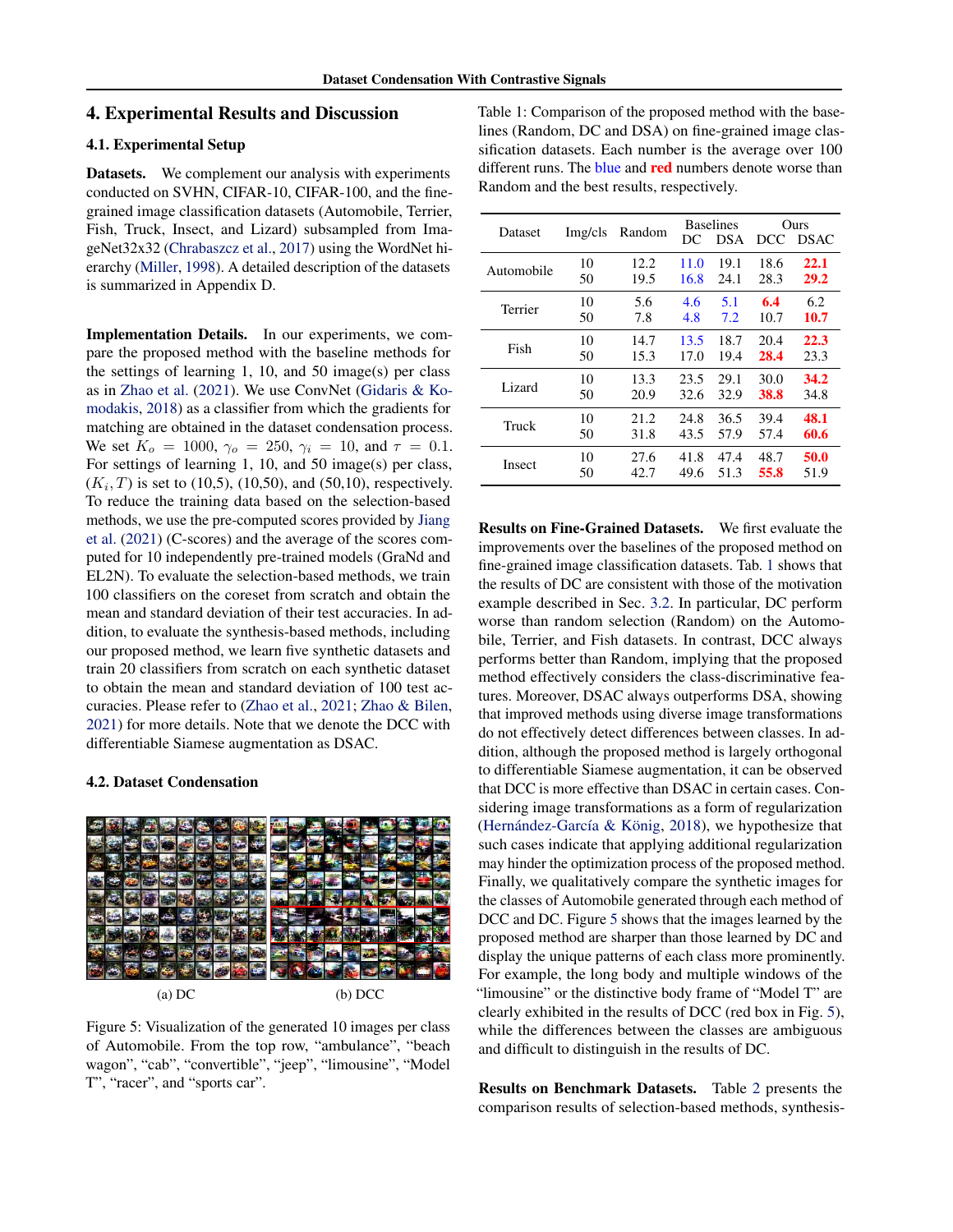<span id="page-6-0"></span>

| Table 2: Comparison of the performance (mean $\pm$ std %) of the proposed method with the selection-based (Random, C-score,        |
|------------------------------------------------------------------------------------------------------------------------------------|
| GraNd, and EL2N) and sysnthesis-based (DC and DSA) methods on benchmark datasets. Img/cls stands for the number of                 |
| images per class, and $\Omega$ denotes the upper bound of the performance, which can be obtained by learning the original training |
| dataset. The best results within each setting (Dataset, Img/cls) are indicated in bold.                                            |

| Dataset     |          | Selection-based                |                   |                              | Synthesis-based              |                                | Ours                         |                              | Ω                              |              |
|-------------|----------|--------------------------------|-------------------|------------------------------|------------------------------|--------------------------------|------------------------------|------------------------------|--------------------------------|--------------|
|             | Img/cls  | Random                         | C-score           | GraNd                        | EL2N                         | DC                             | <b>DSA</b>                   | DCC                          | <b>DSAC</b>                    |              |
|             |          | $14.6 + 1.6$                   |                   | $19.6 + 0.5$                 | $19.1 + 0.6$                 | $34.6 \pm 2.0$                 | $36.0 + 2.0$                 | $34.3 + 1.6$                 | $47.5 + 2.6$                   |              |
| <b>SVHN</b> | 10<br>50 | $35.1 \pm 4.1$<br>$70.9 + 0.9$ | $\qquad \qquad -$ | $37.5 + 1.6$<br>$69.1 + 0.7$ | $32.5 + 1.2$<br>$68.7 + 0.7$ | $76.2 \pm 0.6$<br>$82.7 + 0.3$ | $78.9 + 0.5$<br>$84.4 + 0.4$ | $76.2 + 0.8$<br>$83.3 + 0.2$ | $80.5 \pm 0.6$<br>$87.2 + 0.3$ | $92.1 + 0.2$ |
|             |          | $14.4 + 2.0$                   | $21.7 + 0.6$      | $21.8 + 0.5$                 | $20.9 + 0.6$                 | $28.2 + 0.7$                   | $28.7 + 0.7$                 | $32.9 + 0.8$                 | $34.0 + 0.7$                   |              |
| $CIFAR-10$  | 10       | $26.0 + 1.2$                   | $31.6 + 0.4$      | $32.3 \pm 0.4$               | $32.3 + 0.4$                 | $44.7 + 0.6$                   | $52.1 + 0.6$                 | $49.4 + 0.5$                 | $54.5 \pm 0.5$                 | $81.6 + 0.3$ |
|             | 50       | $43.4 + 1.0$                   | $39.8 + 0.4$      | $41.2 + 0.3$                 | $40.7 + 0.3$                 | $54.8 + 0.5$                   | $60.6 + 0.4$                 | $61.6 + 0.4$                 | $64.2 + 0.4$                   |              |
|             |          | $4.2 + 0.3$                    | $8.0 + 0.3$       | $8.8 \pm 0.3$                | $8.8 \pm 0.3$                | $12.8 \pm 0.3$                 | $13.9 + 0.4$                 | $13.3 + 0.3$                 | $14.6 + 0.3$                   |              |
| $CIFAR-100$ | 10       | $14.6 + 0.5$                   | $18.1 + 0.2$      | $17.8 + 0.2$                 | $17.3 + 0.2$                 | $26.6 \pm 0.3$                 | $32.4 + 0.3$                 | $30.6 + 0.4$                 | $33.5 \pm 0.3$                 | $52.5 + 0.3$ |
|             | 50       | $29.7 + 0.4$                   | $30.4 + 0.3$      | $27.6 + 0.2$                 | $27.7 + 0.2$                 | $32.1 + 0.3$                   | $38.6 + 0.3$                 | $40.0 + 0.3$                 | $39.3 + 0.4$                   |              |

<span id="page-6-1"></span>

Figure 6: Alignment and uniformity loss for the features of synthetic images generated by DC and DCC on CIFAR-10 (50 images per class). We used 6 pre-trained networks and 10 synthetic datasets ( $5$  DC +  $5$  DCC), which result in total 60 points in this plot.

based methods, and our methods on SVHN, CIFAR-10 and CIFAR-100. First, in contrast to the observation by [Zhao](#page-9-3) [et al.](#page-9-3) [\(2021\)](#page-9-3), recent selection-based methods achieve better results than Random for the settings of 1 and 10 image(s) per class. However, their performance is still worse than that of the synthesis-based methods with large gaps. Unlike fine-grained classification tasks, DC and DSA always show improvements compared to Random and the selection-based methods with large gaps (*e.g.*, +15% in SVHN). Nevertheless, we observe that our method achieves the best performance not only for fine-grained tasks, but also for general vision classification benchmarks.

To understand the significant improvements achieved by our method, we provide an additional analysis of our method and DC from the perspective of representation learning. <span id="page-6-2"></span>Table 3: Comparison of the cross-architecture generalization performance (the mean test accuracy over 100 runs) of the proposed method with the baseline methods using ConvNet as the source network on CIFAR-10 (50 images per class). The best results for each target network are shown in bold.

|             | Target network |      |                       |            |        |  |
|-------------|----------------|------|-----------------------|------------|--------|--|
| Method      |                |      | ConvNet LeNet AlexNet | <b>VGG</b> | ResNet |  |
| Random      | 43.2           | 30.8 | 35.9                  | 36.8       | 26.1   |  |
| DC.         | 54.8           | 33.8 | 40.9                  | 39.3       | 23.9   |  |
| <b>DSA</b>  | 60.4           | 40.3 | 46.0                  | 50.7       | 49.7   |  |
| DCC (ours)  | 61.6           | 38.0 | 45.2                  | 46.3       | 27.3   |  |
| DSAC (ours) | 64.1           | 42.6 | 48.2                  | 56.0       | 53.9   |  |

[Wang & Isola](#page-9-8) [\(2020\)](#page-9-8) recently demonstrated that two metrics, *i.e.*, uniformity (how features are uniformly distributed on the feature space) and alignment (how two features with the same class are close) are highly correlated to the quality of the learned representations. Following [Wang & Isola](#page-9-8) [\(2020\)](#page-9-8), we plot the uniformity and alignment losses for the features of DC and DCC in Fig. [6.](#page-6-1) We extract the features using ResNet-18 [\(He et al.,](#page-8-17) [2016\)](#page-8-17) and VGG-11 [\(Simonyan &](#page-9-9) [Zisserman,](#page-9-9) [2014\)](#page-9-9), which are pre-trained on CIFAR-10. In the figure, DCC shows lower uniformity loss (*i.e.*, samples are more uniformly distributed) and lower alignment loss (*i.e.*, positive samples are closer) than DC. That is, as in our observations, DCC can capture task-relevant features that help classification tasks by using contrastive signals.

Cross-Architecture Generalization. We test the generalizability of the synthetic dataset learned through the the proposed method. In particular, we train various CNN architectures, including ConvNet, LeNet [\(LeCun et al.,](#page-8-18) [1998\)](#page-8-18), AlexNet [\(Krizhevsky et al.,](#page-8-19) [2012\)](#page-8-19), VGG-11, and ResNet-18, on small datasets created using Random, DC, DSA, DCC, and DSAC and list their mean test accuracy in Tab. [3.](#page-6-2) As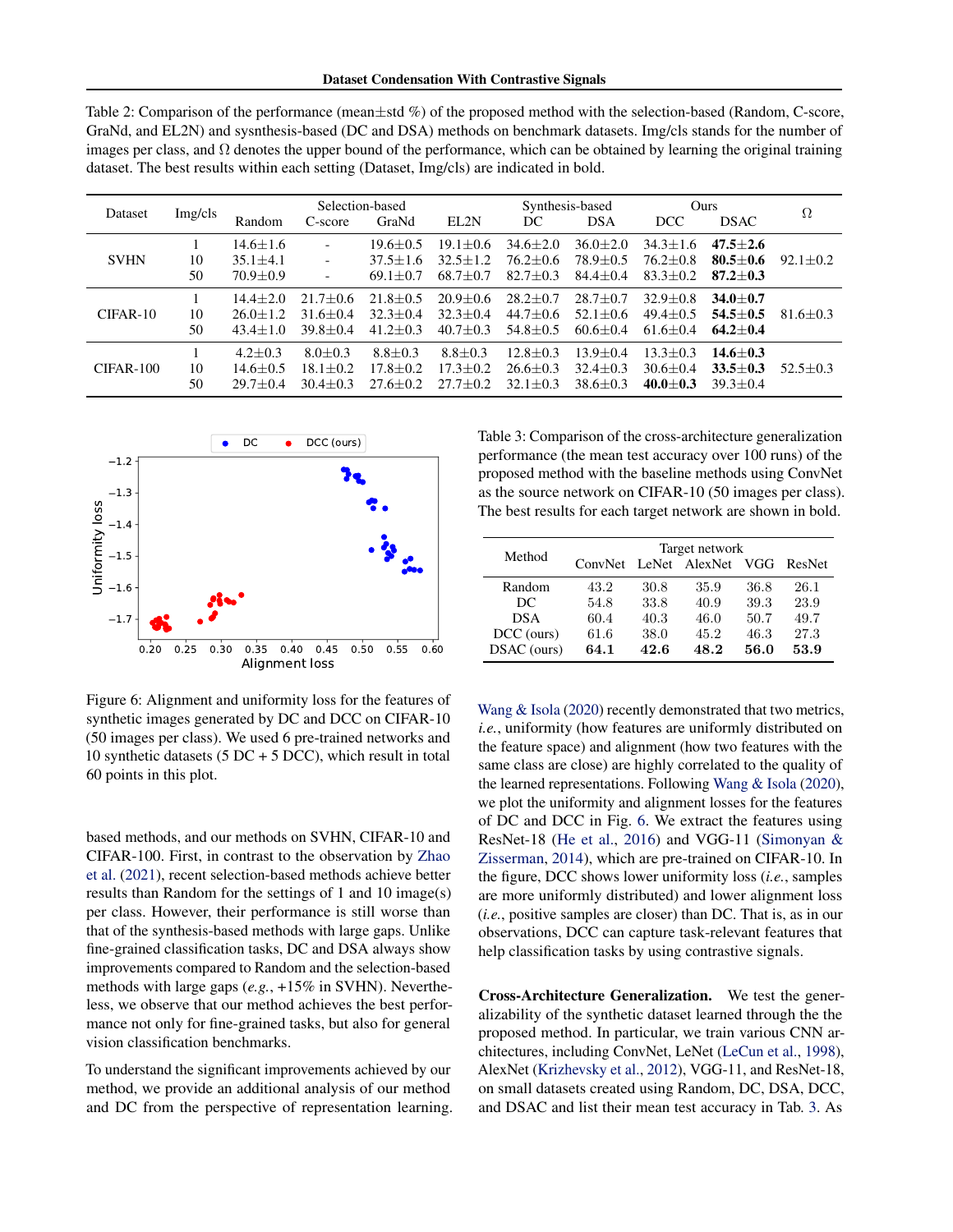<span id="page-7-0"></span>Table 4: Improvement in the effectiveness (the mean of test accuracies over 100 runs) of the proposed method on the CIFAR datasets following the application of the bi-level warm-up strategy.

| Dataset     | Method      | Bi-level warm-up | Img/cls |      |      |  |
|-------------|-------------|------------------|---------|------|------|--|
|             |             |                  |         | 10   | 50   |  |
| $CIFAR-10$  | DCC.        | х                | 28.3    | 49.2 | 61.3 |  |
|             |             |                  | 32.9    | 49.4 | 61.6 |  |
|             | <b>DSAC</b> | x                | 32.3    | 54.0 | 63.9 |  |
|             |             |                  | 34.0    | 54.5 | 64.2 |  |
|             | DCC.        | x                | 12.0    | 28.5 | 40.5 |  |
| $CIFAR-100$ |             |                  | 13.3    | 30.6 | 40.0 |  |
|             | <b>DSAC</b> | x                | 12.9    | 29.3 | 37.8 |  |
|             |             |                  | 14.6    | 33.5 | 39.3 |  |

shown, our proposed method achieves improved results not only for the architecture used for condensation, but also for other CNN architectures tested.

Ablation Study. We demonstrate the importance of the bilevel warm-up strategy when applying the proposed method. We compare the performance of the proposed method with and without the bi-level warm-up strategy and present the results in Tab. [4.](#page-7-0) In the table,  $\boldsymbol{\chi}$  is equivalent to Algorithm [1](#page-4-1) where  $\gamma_o = 0$  and  $\gamma_i = 0$ , while  $\checkmark$  indicates  $\gamma_o = 250$ and  $\gamma_i = 10$ . From the results, it can be seen that when the capacity of the synthetic dataset is relatively large, the bi-level warm-up has a negligible effect, whereas when the budget is limited, the bi-level warm-up affects significant performance improvements. In particular, without the bilevel warm-up strategy, DCC yields worse results than the baseline methods (DC and DSA) for settings of learning 1 and 10 images per class of CIFAR-100, highlighting the importance of the bi-level warm-up strategy for small budgets.

### 4.3. Application: Continual Learning

We apply our method to a continual learning task, where the training datasets are sequentially input with task labels. We build our method on a popular memory-based continual learning baseline, called Experience Replay with Ring Buffer strategy (ER-RB) [\(Chaudhry et al.,](#page-8-20) [2019\)](#page-8-20). This baseline randomly stores the same amount of data per class of old tasks and replays them to avoid forgetting old tasks while learning a new task. To observe the effectiveness of the applications of the dataset condensation methods on continual learning tasks, we substitute DSA and DSAC for the ring buffer strategy. We train models on a sequence of three fine-grained image datasets (*i.e.*, {Lizard-Truck-Insect}) with the ER-RB, DSA, and DSAC methods (10 images per class) and compare them in terms of the average accuracy

<span id="page-7-1"></span>

Figure 7: Performance improvements (average accuracy %) on the continual learning task for a sequence of three finedgrained image datasets {Lizard-Truck-Insect} following the application of the proposed method.

of seen tasks in Figure [7.](#page-7-1) As shown, DSAC outperforms RB and DSA by 6.7% and 2.5% in T3, respectively. These results indicate that the dataset generated by DSAC is more informative than those created by other baselines and hence more helpful in preventing memory loss of past tasks. We provide the results of the continual learning task on general vision classification benchmarks in Appendix C.

### 5. Conclusion and Future Directions

In this study, we demonstrate that the existing dataset condensation methods perform poorly on fine-grained tasks owing to their bias toward reconstructing the prototype of each class. Based on the example providing the motivation for the study, we propose the DCC method, which can effectively capture subtle differences between classes through the application of class-collective gradient matching. In addition, inspired by the training dynamics of the DCC, we introduce a bi-level warm-up strategy that can stabilize the optimization of the proposed loss function. Our experiments demonstrate that the proposed method significantly outperforms the baselines not only for fine-grained tasks, but also for general vision classification benchmarks. However, the proposed method can be further improved by optimizing the the strategy used to avoid learning instability. To be precise, the DCC involves contrastive signals from all classes included in a training dataset. Therefore, for a large number of classes, the bi-level warm-up strategy might not be sufficient to control the enormous contrastive signals. Methods such as class subgrouping could remedy this, which will be our focus in future studies. In addition, the proposed method provides potential for further development of dataset condensation by enabling a combination with mixed-class data augmentation methods such as Mixup or CutMix.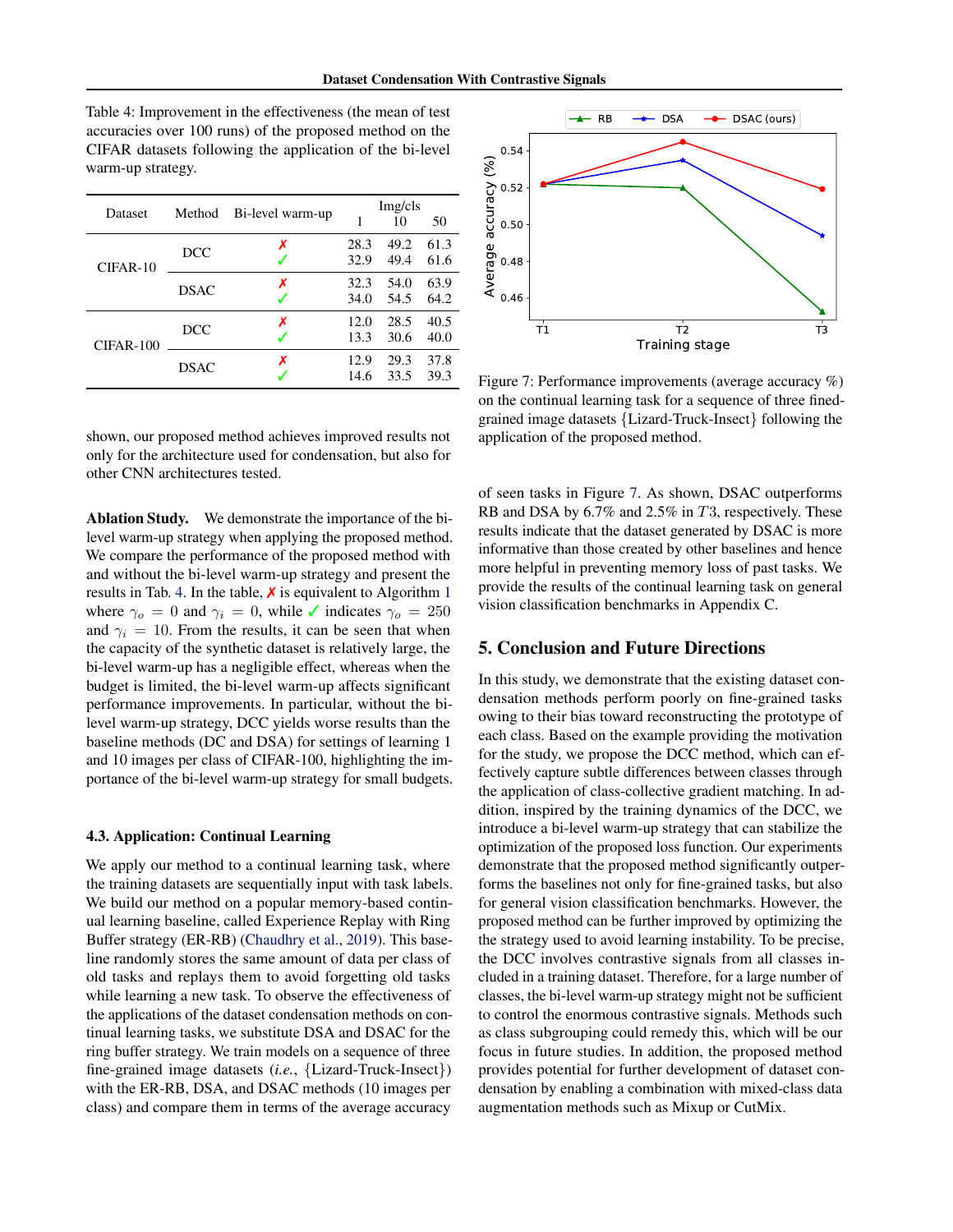## References

- <span id="page-8-2"></span>Brown, T. B., Mann, B., Ryder, N., Subbiah, M., Kaplan, J., Dhariwal, P., Neelakantan, A., Shyam, P., Sastry, G., Askell, A., et al. Language models are few-shot learners. *arXiv preprint arXiv:2005.14165*, 2020.
- <span id="page-8-20"></span>Chaudhry, A., Rohrbach, M., Elhoseiny, M., Ajanthan, T., Dokania, P. K., Torr, P. H., and Ranzato, M. On tiny episodic memories in continual learning. *arXiv preprint arXiv:1902.10486*, 2019.
- <span id="page-8-13"></span>Chrabaszcz, P., Loshchilov, I., and Hutter, F. A downsampled variant of imagenet as an alternative to the cifar datasets. *arXiv preprint arXiv:1707.08819*, 2017.
- <span id="page-8-21"></span>Deng, J., Dong, W., Socher, R., Li, L.-J., Li, K., and Fei-Fei, L. ImageNet: A Large-Scale Hierarchical Image Database. In *CVPR09*, 2009.
- <span id="page-8-5"></span>Fort, S., Dziugaite, G. K., Paul, M., Kharaghani, S., Roy, D. M., and Ganguli, S. Deep learning versus kernel learning: an empirical study of loss landscape geometry and the time evolution of the neural tangent kernel. *Advances in Neural Information Processing Systems*, 33, 2020.
- <span id="page-8-15"></span>Gidaris, S. and Komodakis, N. Dynamic few-shot visual learning without forgetting. In *Proceedings of the IEEE Conference on Computer Vision and Pattern Recognition*, pp. 4367–4375, 2018.
- <span id="page-8-4"></span>Goodfellow, I. J., Mirza, M., Xiao, D., Courville, A., and Bengio, Y. An empirical investigation of catastrophic forgetting in gradient-based neural networks. *arXiv preprint arXiv:1312.6211*, 2013.
- <span id="page-8-17"></span>He, K., Zhang, X., Ren, S., and Sun, J. Deep residual learning for image recognition. In *Proceedings of the IEEE conference on computer vision and pattern recognition*, pp. 770–778, 2016.
- <span id="page-8-16"></span>Hernández-García, A. and König, P. Data augmentation instead of explicit regularization. *arXiv preprint arXiv:1806.03852*, 2018.
- <span id="page-8-12"></span>Jastrzebski, S., Szymczak, M., Fort, S., Arpit, D., Tabor, J., Cho, K., and Geras, K. The break-even point on optimization trajectories of deep neural networks. *arXiv preprint arXiv:2002.09572*, 2020.
- <span id="page-8-1"></span>Jia, C., Yang, Y., Xia, Y., Chen, Y.-T., Parekh, Z., Pham, H., Le, Q. V., Sung, Y., Li, Z., and Duerig, T. Scaling up visual and vision-language representation learning with noisy text supervision. *arXiv preprint arXiv:2102.05918*, 2021.
- <span id="page-8-9"></span>Jiang, Z., Zhang, C., Talwar, K., and Mozer, M. C. Characterizing structural regularities of labeled data in overparameterized models. In Meila, M. and Zhang, T. (eds.), *Proceedings of the 38th International Conference on Machine Learning*, volume 139 of *Proceedings of Machine Learning Research*, pp. 5034–5044. PMLR, 18–24 Jul 2021. URL [https://proceedings.mlr.press/](https://proceedings.mlr.press/v139/jiang21k.html) [v139/jiang21k.html](https://proceedings.mlr.press/v139/jiang21k.html).
- <span id="page-8-7"></span>Krizhevsky, A., Hinton, G., et al. Learning multiple layers of features from tiny images. Technical report, Citeseer, 2009.
- <span id="page-8-19"></span>Krizhevsky, A., Sutskever, I., and Hinton, G. E. Imagenet classification with deep convolutional neural networks. *Advances in neural information processing systems*, 25: 1097–1105, 2012.
- <span id="page-8-10"></span>LeCun, Y. The mnist database of handwritten digits. *http://yann. lecun. com/exdb/mnist/*, 1998.
- <span id="page-8-18"></span>LeCun, Y., Bottou, L., Bengio, Y., and Haffner, P. Gradientbased learning applied to document recognition. *Proceedings of the IEEE*, 86(11):2278–2324, 1998.
- <span id="page-8-0"></span>Lee, S., Park, C., Lee, H., Yi, J., Lee, J., and Yoon, S. Removing undesirable feature contributions using out-of-distribution data. In *International Conference on Learning Representations*, 2021. URL [https://](https://openreview.net/forum?id=eIHYL6fpbkA) [openreview.net/forum?id=eIHYL6fpbkA](https://openreview.net/forum?id=eIHYL6fpbkA).
- <span id="page-8-11"></span>Liu, J., Jiang, G., Bai, Y., Chen, T., and Wang, H. Understanding why neural networks generalize well through gsnr of parameters. *arXiv preprint arXiv:2001.07384*, 2020.
- <span id="page-8-3"></span>Mahajan, D., Girshick, R., Ramanathan, V., He, K., Paluri, M., Li, Y., Bharambe, A., and Van Der Maaten, L. Exploring the limits of weakly supervised pretraining. In *Proceedings of the European conference on computer vision (ECCV)*, pp. 181–196, 2018.
- <span id="page-8-14"></span>Miller, G. A. *WordNet: An electronic lexical database*. MIT press, 1998.
- <span id="page-8-8"></span>Mirzasoleiman, B., Bilmes, J., and Leskovec, J. Coresets for data-efficient training of machine learning models. In III, H. D. and Singh, A. (eds.), *Proceedings of the 37th International Conference on Machine Learning*, volume 119 of *Proceedings of Machine Learning Research*, pp. 6950–6960. PMLR, 13–18 Jul 2020. URL [https://proceedings.mlr.press/](https://proceedings.mlr.press/v119/mirzasoleiman20a.html) [v119/mirzasoleiman20a.html](https://proceedings.mlr.press/v119/mirzasoleiman20a.html).
- <span id="page-8-6"></span>Netzer, Y., Wang, T., Coates, A., Bissacco, A., Wu, B., and Ng, A. Y. Reading digits in natural images with unsupervised feature learning. 2011.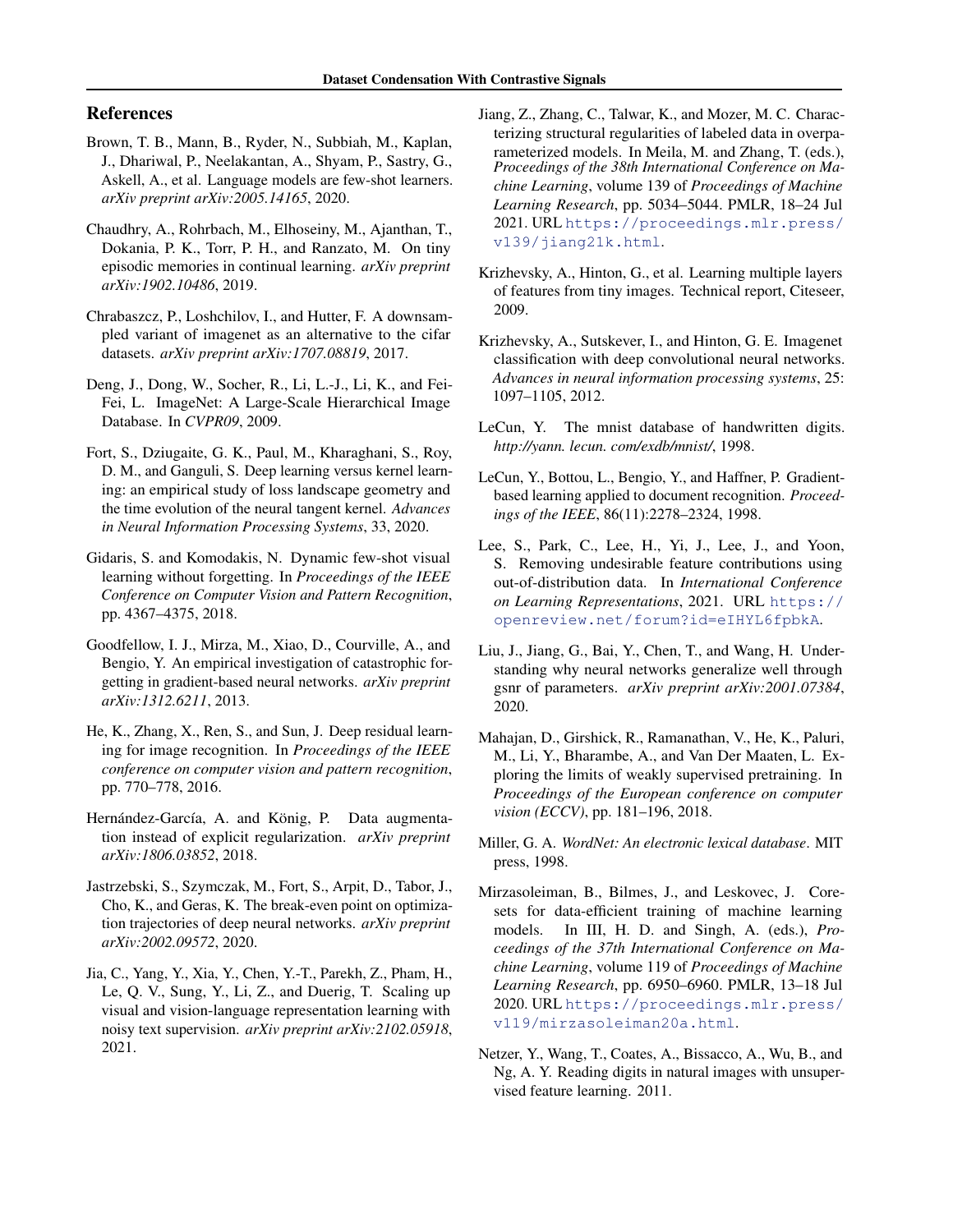- <span id="page-9-6"></span>Nguyen, T., Novak, R., Xiao, L., and Lee, J. Dataset distillation with infinitely wide convolutional networks. In Beygelzimer, A., Dauphin, Y., Liang, P., and Vaughan, J. W. (eds.), *Advances in Neural Information Processing Systems*, 2021. URL [https://openreview.net/](https://openreview.net/forum?id=hXWPpJedrVP) [forum?id=hXWPpJedrVP](https://openreview.net/forum?id=hXWPpJedrVP).
- <span id="page-9-5"></span>Paul, M., Ganguli, S., and Dziugaite, G. K. Deep learning on a data diet: Finding important examples early in training. *Advances in Neural Information Processing Systems*, 34, 2021.
- <span id="page-9-2"></span>Rebuffi, S.-A., Kolesnikov, A., Sperl, G., and Lampert, C. H. icarl: Incremental classifier and representation learning. In *Proceedings of the IEEE conference on Computer Vision and Pattern Recognition*, pp. 2001–2010, 2017.
- <span id="page-9-9"></span>Simonyan, K. and Zisserman, A. Very deep convolutional networks for large-scale image recognition. *arXiv preprint arXiv:1409.1556*, 2014.
- <span id="page-9-10"></span>Stallkamp, J., Schlipsing, M., Salmen, J., and Igel, C. The german traffic sign recognition benchmark: a multi-class classification competition. In *The 2011 international joint conference on neural networks*, pp. 1453–1460. IEEE, 2011.
- <span id="page-9-8"></span>Wang, T. and Isola, P. Understanding contrastive representation learning through alignment and uniformity on the hypersphere. In *International Conference on Machine Learning*, pp. 9929–9939. PMLR, 2020.
- <span id="page-9-4"></span>Wang, T., Zhu, J.-Y., Torralba, A., and Efros, A. A. Dataset distillation. *arXiv preprint arXiv:1811.10959*, 2018.
- <span id="page-9-1"></span>Yun, S., Han, D., Oh, S. J., Chun, S., Choe, J., and Yoo, Y. Cutmix: Regularization strategy to train strong classifiers with localizable features. In *Proceedings of the IEEE International Conference on Computer Vision*, pp. 6023– 6032, 2019.
- <span id="page-9-0"></span>Zhang, H., Cisse, M., Dauphin, Y. N., and Lopez-Paz, D. mixup: Beyond empirical risk minimization. *arXiv preprint arXiv:1710.09412*, 2017.
- <span id="page-9-7"></span>Zhao, B. and Bilen, H. Dataset condensation with differentiable siamese augmentation. In *International Conference on Machine Learning*, 2021.
- <span id="page-9-3"></span>Zhao, B., Mopuri, K. R., and Bilen, H. Dataset condensation with gradient matching. In *International Conference on Learning Representations*, 2021. URL [https://](https://openreview.net/forum?id=mSAKhLYLSsl) [openreview.net/forum?id=mSAKhLYLSsl](https://openreview.net/forum?id=mSAKhLYLSsl).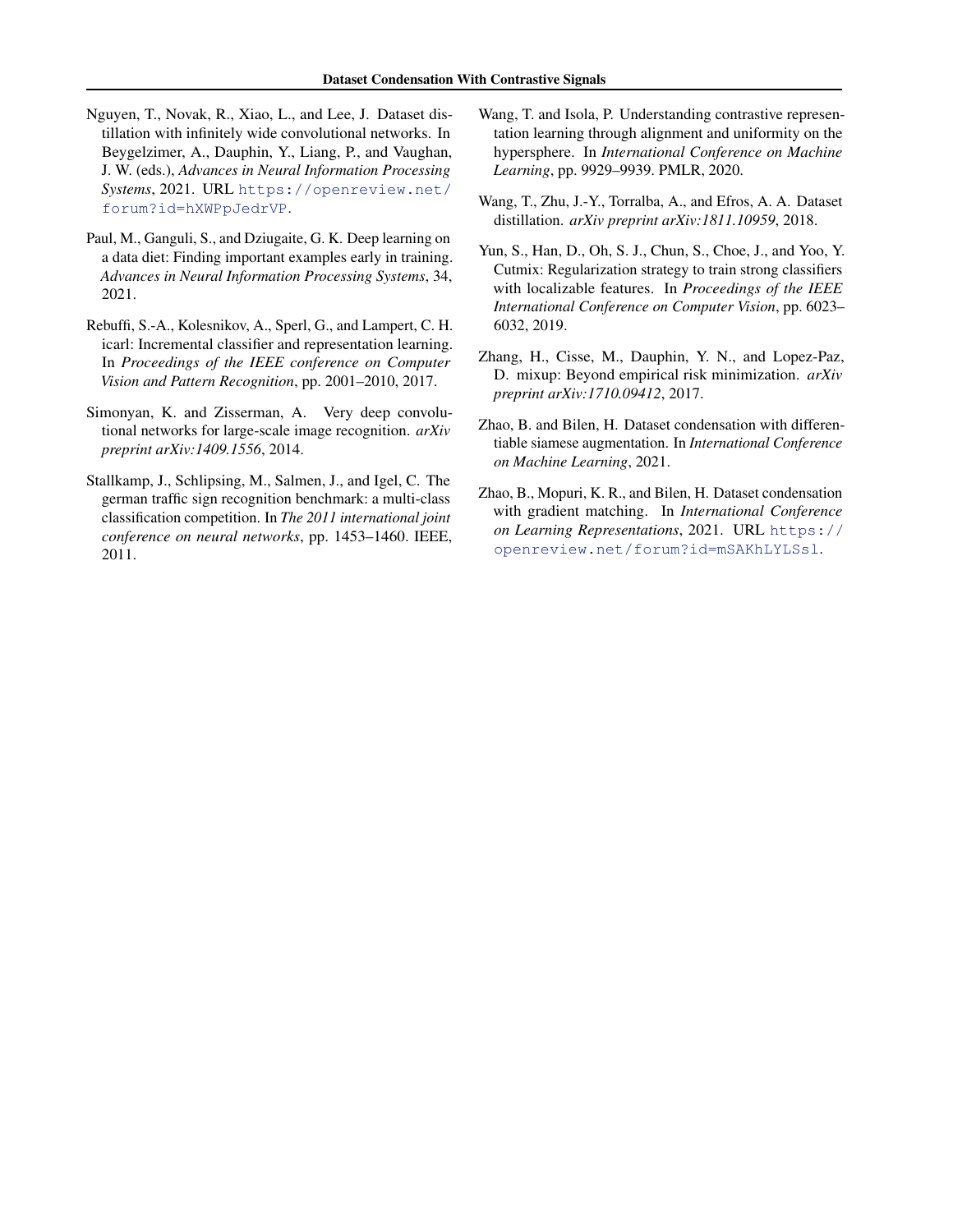# A. Code

The code of our study are available at: [https://github.com/DCC-anonymous/DCC\\_under\\_review](https://github.com/DCC-anonymous/DCC_under_review)

## B. A Motivating Example

An issue with class-wise gradient matching. The class-wise gradient matching strategy is employed by previous DC approaches [\(Zhao et al.,](#page-9-3) [2021;](#page-9-3) [Zhao & Bilen,](#page-9-7) [2021\)](#page-9-7). The optimal solution  $\tilde{S}$  of the class-wise gradient matching strategy for Eq. [\(4\)](#page-2-2) can be found as follows:

<span id="page-10-0"></span>
$$
\tilde{S} = \underset{S}{\arg\min} \mathcal{L}(\mathcal{X}^+, \mathcal{S}^+) + \mathcal{L}(\mathcal{X}^-, \mathcal{S}^-) = \underset{S}{\arg\min} \left\| \frac{1}{|\mathcal{X}^+|} \sum_{(x,y)\in\mathcal{X}^+} g_w(x,y) - \frac{1}{|\mathcal{S}^+|} \sum_{(s,t)\in\mathcal{S}^+} g_w(s,t) \right\|
$$
  
+ 
$$
\left\| \frac{1}{|\mathcal{X}^-|} \sum_{(x,y)\in\mathcal{X}^-} g_w(x,y) - \frac{1}{|\mathcal{S}^-|} \sum_{(s,t)\in\mathcal{S}^-} g_w(s,t) \right\| + \frac{\lambda}{|\mathcal{S}^+|} \sum_{s\in\mathcal{S}^+} ||s|| + \frac{\lambda}{|\mathcal{S}^-|} \sum_{s\in\mathcal{S}^-} ||s||
$$
  
= 
$$
\underset{S}{\arg\min} \left\| \sum_{(x,y)\in\mathcal{X}^+} \frac{-x}{|\mathcal{X}^+|} + \sum_{(s,t)\in\mathcal{S}^+} \frac{s}{|\mathcal{S}^+|} \right\| + \left\| \sum_{(x,y)\in\mathcal{X}^-} \frac{x}{|\mathcal{X}^-|} - \sum_{(s,t)\in\mathcal{S}^-} \frac{s}{|\mathcal{S}^-|} \right\| + \lambda_{\mathcal{S}}
$$
  
= 
$$
\underset{S}{\arg\min} \left\| \mu^+ - s_1 \right\| + \left\| \mu^- - s_2 \right\| + \lambda_{\mathcal{S}} = \left\{ \left( \frac{\epsilon\mu^+}{\|\mu^+\|}, +1 \right), \left( \frac{\epsilon\mu^-}{\|\mu^-\|}, -1 \right) \right\},
$$

where  $\mu^+ = \frac{1}{|\mathcal{X}^+|} \sum_{x \in \mathcal{X}^+} x, \mu^- = \frac{1}{|\mathcal{X}^-|} \sum_{x \in \mathcal{X}^-} x$ , and  $\lambda_{\mathcal{S}} = \lambda \sum_{s \in \mathcal{S}} ||s||$ . Eq [\(6\)](#page-10-0) demonstrates that the class-wise gradient matching method optimizes  $S$ , for each class, to have the same direction as the average of training samples that generate gradients. Then,  $R(S)$  is as follows:

<span id="page-10-1"></span>
$$
R\left(\tilde{\mathcal{S}}\right) = \frac{1}{2} \left( \frac{\left| \frac{\phi_1^\top \mu^+}{\|\mu^+\|} \right|}{\left| \frac{\phi_1^\top \mu^+}{\|\mu^+\|} \right| + \left| \frac{\phi_2^\top \mu^+}{\|\mu^+\|} \right|} + \frac{\left| \frac{\phi_1^\top \mu^-}{\|\mu^-\|} \right|}{\left| \frac{\phi_1^\top \mu^-}{\|\mu^-\|} \right| + \left| \frac{\phi_2^\top \mu^-}{\|\mu^-\|} \right|} \right) = \frac{\left| \frac{\phi_1^\top \mu^+}{\|\mu^+\|} \right|}{\left| \frac{\phi_1^\top \mu^+}{\|\mu^+\|} \right| + \beta} \le \frac{\alpha}{\alpha + \beta}.
$$
\n(7)

Here, without loss of generality, we assume the cardinality of  $\mathcal X$  is sufficiently large such that  $\phi_1^\top \mu^+$  $\frac{\phi_1^\top \mu^+}{\|\mu^+\|}\Big| = \Big|$  $\phi_1^\top \mu^ \frac{\phi_1^{\top} \mu^-}{\|\mu^-\|}$ . The equality holds when  $\beta = 0$ , and the inequality is due to  $\phi_1^\top \mu^+$  $\left|\frac{\phi_1^T \mu^+}{\|\mu^+\|}\right| < \alpha$ . Eq. [\(7\)](#page-10-1) shows that when  $\alpha \ll \beta$  (*i.e.*, when class-common features are dominant features and class-discriminative features are minority),  $R(\tilde{S}) \to 0$ , *i.e.*, the class-wise gradient matching method can result in synthetic datasets that are ineffectual for the classification task. For example, as shown in Table [1,](#page-5-0) the class-wise gradient matching method can fail on fine-grained classification tasks that include shared appearance between classes, and can be discriminative by only fine-grained appearances.

Leveraging contrastive signals. The class-wise gradient matching method has a limitation when the class-common features are dominant. We need a different approach to capture only class-discriminative features for better target task performances. The following simple modification of Eq. [\(6\)](#page-10-0) can mitigate the issue:

<span id="page-10-2"></span>
$$
\hat{S} = \arg\min_{S} \mathcal{L}(\mathcal{X}^+ \cup \mathcal{X}^-, \mathcal{S}^+ \cup \mathcal{S}^-)
$$
  
\n
$$
= \arg\min_{S} \left\| \frac{1}{|\mathcal{X}^+| + |\mathcal{X}^-|} \sum_{(x,y) \in \mathcal{X}^+ \cup \mathcal{X}^-} g_w(x,y) - \frac{1}{|\mathcal{S}^+| + |\mathcal{S}^-|} \sum_{(s,t) \in \mathcal{S}^+ \cup \mathcal{S}^-} g_w(s,t) \right\| + \lambda_S
$$
  
\n
$$
= \arg\min_{S} \left\| \left( \sum_{(x,y) \in \mathcal{X}^+} \frac{-x}{2N} + \sum_{(x,y) \in \mathcal{X}^-} \frac{x}{2N} \right) - \left( \sum_{(s,t) \in \mathcal{S}^+} \frac{-s}{2} + \sum_{(s,t) \in \mathcal{S}^-} \frac{s}{2} \right) \right\| + \lambda_S
$$
  
\n
$$
= \arg\min_{S} \left\| (\mu^+ - \mu^-) - (s_1 - s_2) \right\| + \lambda_S = \{ (\epsilon \phi_1, +1), (-\epsilon \phi_1, -1) \}.
$$
 (8)

In Eq. [\(3\)](#page-2-5), we can see that X is balanced (y  $\stackrel{u.a.r}{\sim} \{-1,+1\}$ ). Hence, we can set  $|\mathcal{X}^+| = |\mathcal{X}^-| = \hat{N}$ , without loss of generality. Eq. [\(8\)](#page-10-2) considers loss gradients for all classes collectively, while Eq. [\(6\)](#page-10-0) considers loss gradients for each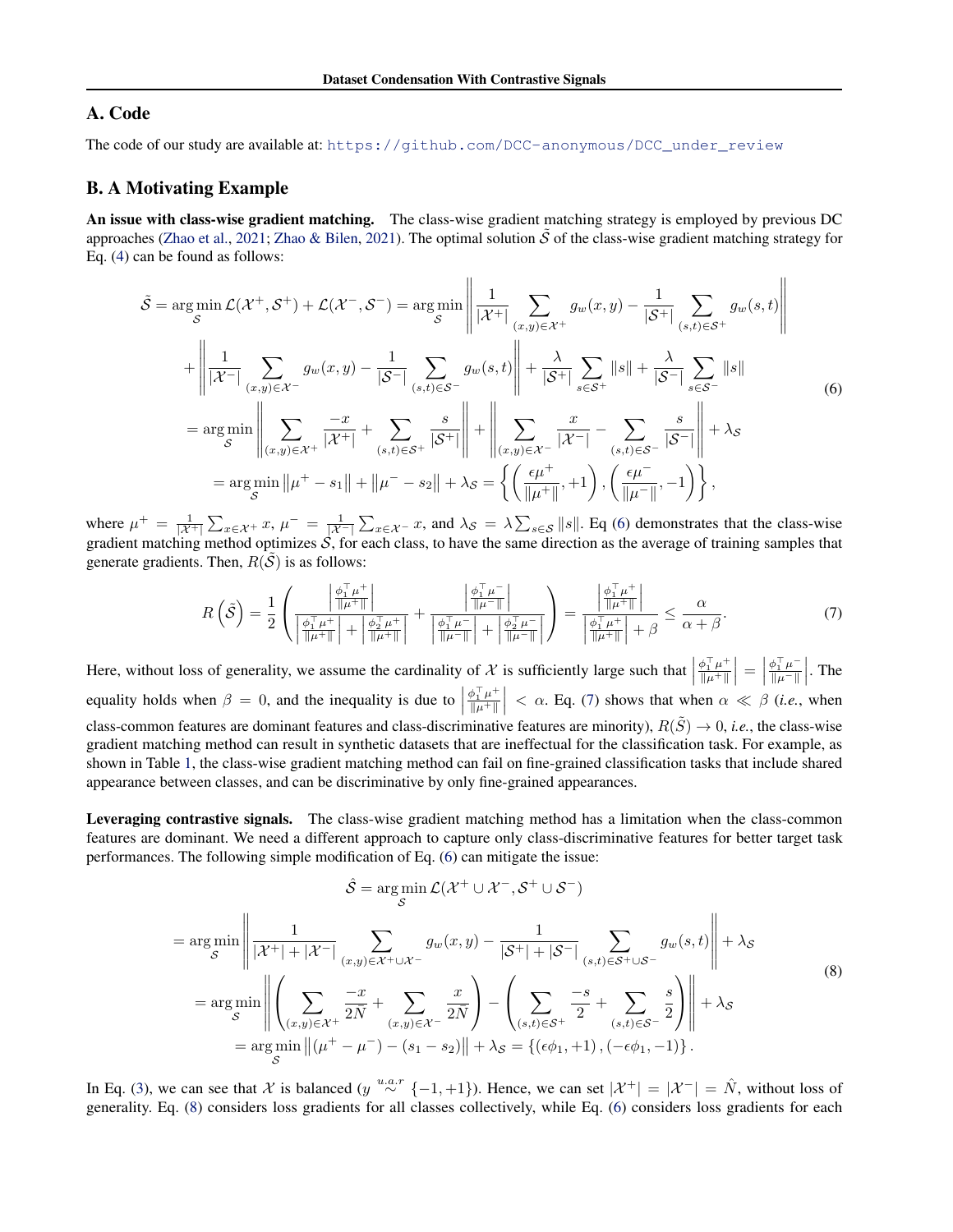<span id="page-11-0"></span>

Figure 8: Performance improvements (average accuracy %) on the continual learning task for a sequence of benchmark datasets {CIFAR10-SVHN-TrafficSigns} following the application of the proposed method.

class separately. Moreover, Eq. [\(8\)](#page-10-2) reveals that the sum of loss gradients between classes is important because it contains contrastive signals between classes  $((\mu^+ - \mu^-)$  and  $(s_1 - s_2))$ . Here,  $R(\hat{S})$  is as follows:

$$
R\left(\hat{\mathcal{S}}\right) = \frac{1}{2} \left( \frac{2\epsilon |\phi_1^\top \phi_1|}{\epsilon |\phi_1^\top \phi_1| + \epsilon |\phi_1^\top \phi_2|} \right) = 1,\tag{9}
$$

in other words,  $\hat{S}$  contains only class-discriminative features, so that it is independent of the proportion of class-common features in the original training dataset  $\mathcal{X}$ .

## C. Application: Continual Learning

Figure [8](#page-11-0) shows the effectiveness of DSAC, DSA and RB on the continual learning task which is composed of CIFAR10, SVHN and TrafficSigns [\(Stallkamp et al.,](#page-9-10) [2011\)](#page-9-10). DSAC and DSA utilize the condensed datasets as rehearsal examples as in Figure [7.](#page-7-1) We note that our DSAC again dominates other baselines for T2 and T3 tasks.

## D. Datasets

SVHN [\(Netzer et al.,](#page-8-6) [2011\)](#page-8-6) consists of 73,257 training images and 26,032 test images in 10 classes. CIFAR-10 [\(Krizhevsky](#page-8-7) [et al.,](#page-8-7) [2009\)](#page-8-7) consists of 50,000 training images and 10,000 test images in 10 classes. CIFAR-100 [\(Krizhevsky et al.,](#page-8-7) [2009\)](#page-8-7) consists of 50,000 training images and 10,000 test images in 100 classes. SVHN, CIFAR-10, and CIFAR-100 images have sizes of  $32 \times 32$  pixels. ImageNet [\(Deng et al.,](#page-8-21) [2009\)](#page-8-21) consists of 1,281,167 training images and 100,000 test images in 1,000 classes. [Chrabaszcz et al.](#page-8-13) [\(2017\)](#page-8-13) provided downsampled variants of the ImageNet dataset. The ImageNet32x32 dataset [\(Chrabaszcz et al.,](#page-8-13) [2017\)](#page-8-13) have the same number of classes and images as ImageNet, but the images are downsampled to sizes of  $32 \times 32$  pixel. We constructed the fine-grained image classification datasets by subsampling from the ImageNet32x32 dataset using the WordNet [\(Miller,](#page-8-14) [1998\)](#page-8-14) hierarchy. The subsampled ImageNet classes are summarized in Tab. [5.](#page-12-0)